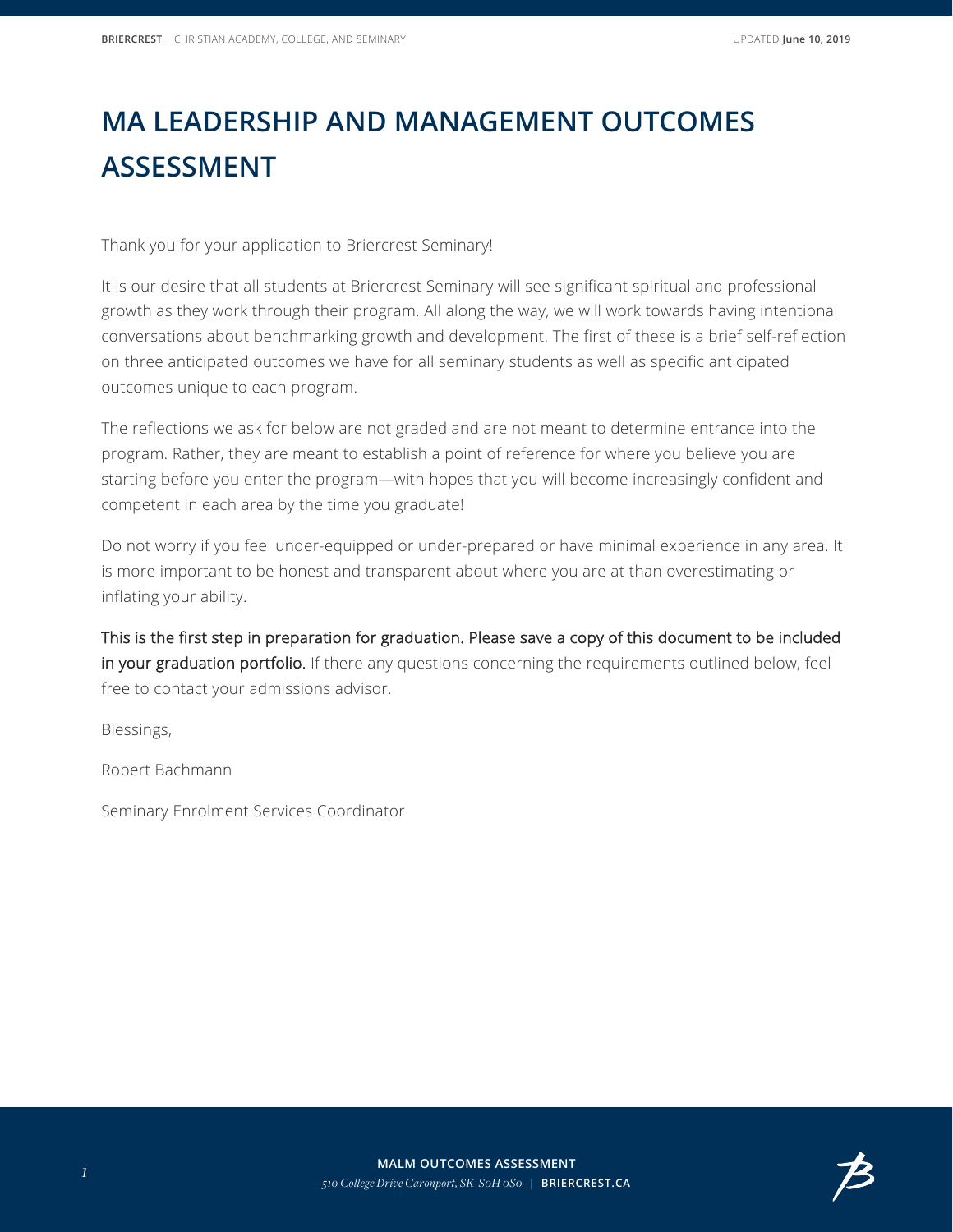## **SEMINARY OUTCOMES**

*I.* Reflect on your current confidence and ability to articulate an evangelical theology that arises out of scripture and finds expression in all areas of life and ministry.

Choose a score from 1-10 (1 being low, 10 being high). 1

Provide a brief statement on why you selected this rating (max. 300 words).

*II.* Reflect on your preparedness for serving the local church and its global mission.

Choose a score from 1–10 (1 being low, 10 being high). 1

 $\left| \right. \cdot \right|$ 

Provide a brief statement on why you selected this rating (max. 300 words).

*III.* Reflect on your maturity as a disciple of Jesus by focusing on the fruit as may be presentable and identified by others who know you.

Choose a score from 1–10 (1 being low, 10 being high). 1



Provide a brief statement on why you selected this rating (max. 300 words).